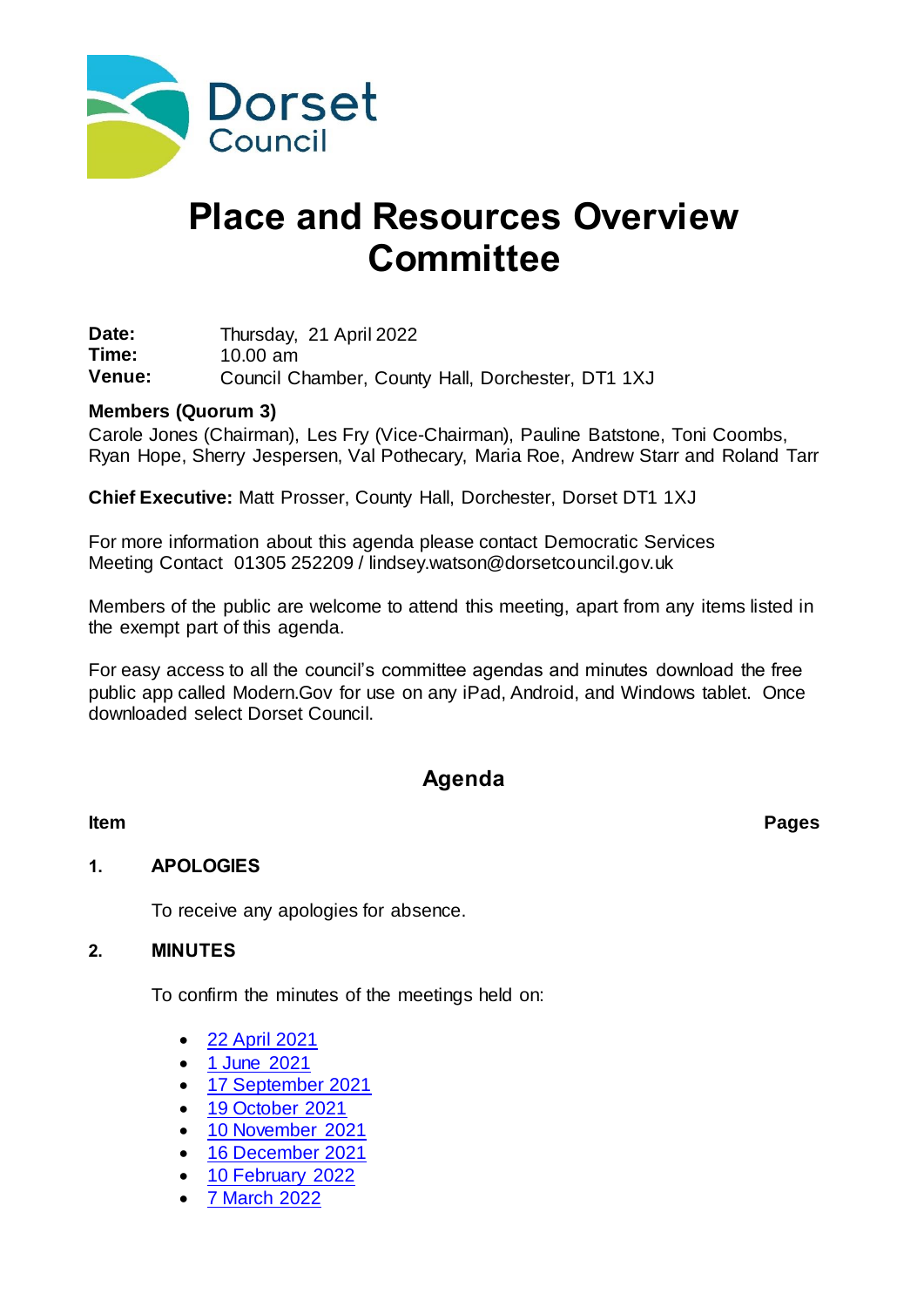#### **3. DECLARATIONS OF INTEREST**

To disclose any pecuniary, other registrable or non-registrable interests as set out in the adopted Code of Conduct. In making their disclosure councillors are asked to state the agenda item, the nature of the interest and any action they propose to take as part of their declaration.

If required, further advice should be sought from the Monitoring Officer in advance of the meeting.

#### **4. CHAIRMAN'S UPDATE**

To receive any updates from the Chairman of the Place and Resources Overview Committee.

#### **5. PUBLIC PARTICIPATION**

Representatives of town or parish councils and members of the public who live, work or represent an organisation within the Dorset Council area are welcome to submit up to two questions or two statements for each meeting.  Alternatively, you could submit one question and one statement for each meeting.

All submissions must be emailed in full to [lindsey.watson@dorsetcouncil.gov.uk](mailto:lindsey.watson@dorsetcouncil.gov.uk) by 8.30am on 14 April 2022. 

When submitting your question(s) and/or statement(s) please note that:

- no more than three minutes will be allowed for any one question or statement to be asked/read
- a question may include a short pre-amble to set the context and this will be included within the three minute period
- please note that sub divided questions count towards your total of two
- when submitting a question please indicate who the question is for (e.g. the name of the committee or Portfolio Holder)
- Include your name, address and contact details.  Only your name will be published but we may need your other details to contact you about your question or statement in advance of the meeting.
- questions and statements received in line with the council's rules for public participation will be published as a supplement to the agenda
- all questions, statements and responses will be published in full within the minutes of the meeting.

[Dorset Council Constitution](https://moderngov.dorsetcouncil.gov.uk/ieListMeetings.aspx?CId=433&Year=0&info=1&MD=constitution) Procedure Rule 9